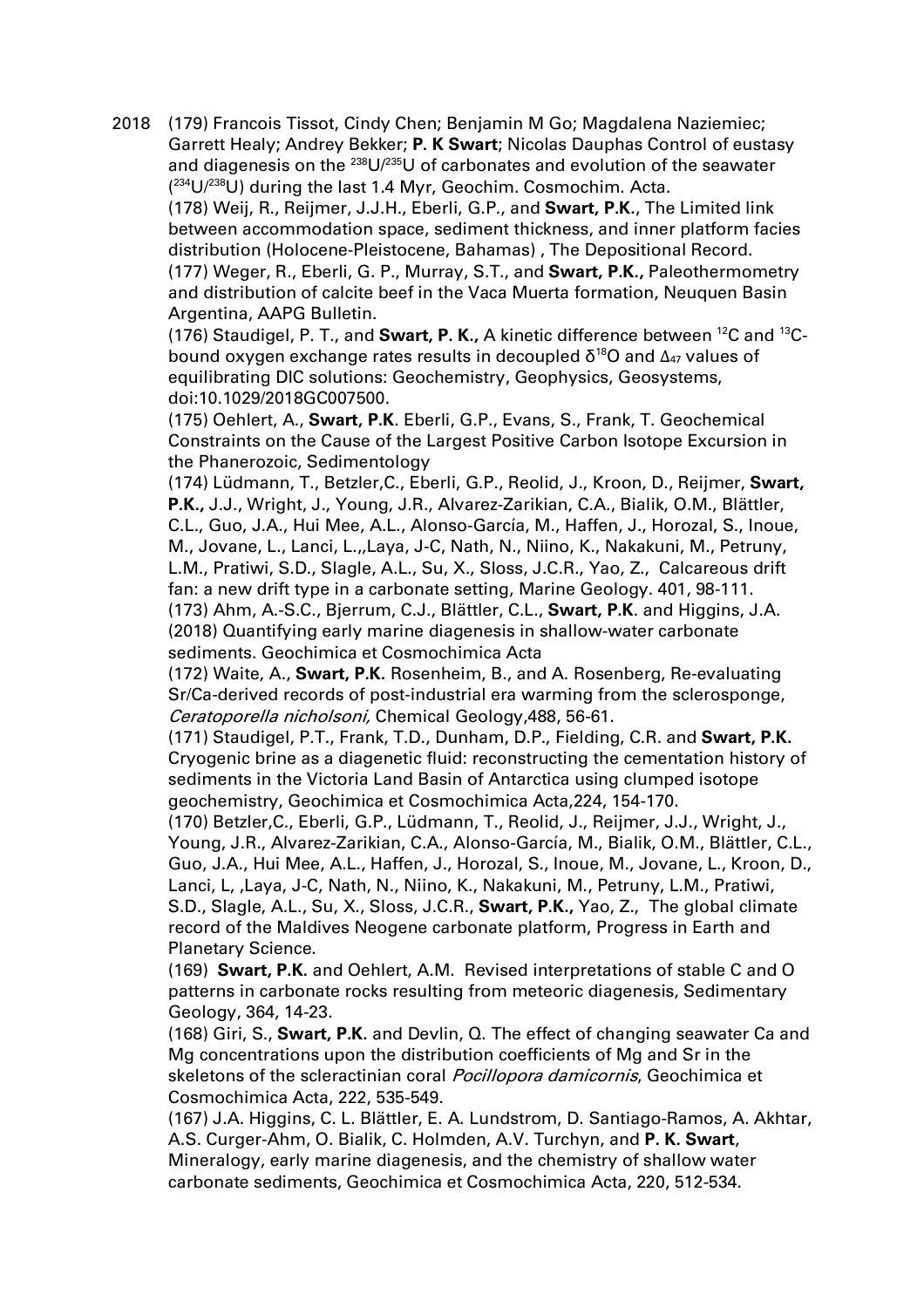2017 (166) J. Dixon, I. Bindeman, R. Kingsley, K. Simons, P. LeRoux , T.Rau, Hajewski, **P. K. Swart**, C. Langmuir, J. Ryan, K. W. Ikuko Wada, P. Wallace, Light Stable Isotopic Compositions of Enriched Mantle Sources: Resolving the Dehydration Paradox, GGG

(165) Purkis, S., Oehlert, A., Harriss, M. and **Swart, P.K.** Hydrodynamic Control of Whitings on Great Bahama Bank, Geology, 44, 939-942.

(164) Diaz, M., Eberli, G.P., Blackwelder, P., Philips, B., **Swart, P.K.,** Microbes, Ooids and Implications, Geology, 45, 771-774.

(163) Mueller, P., Staudigel, P.T., Murray, S.T., Vernet, R., Barusseau, J-P., Westphal, H., **Swart, P.K**., Prehistoric cooking versus paleoenvironmental proxies in shell midden constituents. Nature Communications, 7, 3555.

(162) Mehterian, S., Pourmand, A., Sharifi, A., Lahijani, H.A.K., Naderi, M., **Swart, P.K.,** Speleothem Records of Glacial/Interglacial Climate from Iran Forewarn of Future Water Availability in the Interior of the Middle East, Quaternary Sci. Rev., 164, 187-198.

(161) Murray, S.T. and **Swart, P.K.** Evaluating Formation Fluid Models and Calibrations Using Clumped Isotope Paleothermometry on Bahamian Dolomites, Geochimica et Cosmochimica Acta, 206, 73-93.

(160) D. T. Ho, S. Ferrón, V. C. Engel, W.T. Anderson, **P.K. Swart**, R. M. Price, and L. Barbero, Dissolved carbon biogeochemistry and export in mangrovedominated rivers of the Florida Everglades, Biogeosciences, 14, 1–17, 2017, doi:10.5194/bg-14-1-2017.

(159) Klaus, J., Meeder, J., McNeill, D., Woodhead, J, and **Swart, P.K**. Expanded Florida Reef Development during the Mid Pliocene Warm Period, Global and Planetary Change, 152, 127-137.

(158) Arienzo, M.M., **Swart, P.K.,** Broad, K., Clement, A.C., Pourmand, A., Kakuk, B., Multi -proxy evidence of millennial scale climate variability from multiple Bahamian speleothems, Quarter. Sci. Rev., 161, 18-29.

(157) Okazaki, R.R., Towle, E., Hooidonk, R., Mor,C., Winter, R., Piggot, A., Cunning, R., Baker, A., Langdon, C., **Swart, P.K.** Varying Responses of Twelve Caribbean Coral Species to Climate Change, Global Change Biology, 23, 1023- 1035, 10.1111/gcb.13481.

2016 (156) Staudigel, P.T. and **Swart, P.K.** Isotopic behavior during the aragonitecalcite transition: implications for sample preparation and proxy interpretation, Chem. Geol., 442, 130-138.

(155) Betzler, C., Eberli, G.P., Kroon, D., Wright, J.D., **Swart, P.K.,** Nath, B.N., Alvarez-Zarikian, C.A., Alonso-García, M., Bialik, O.M., Blättler, C.L., Guo, J.A., Haffen, S., Horozal, S., Inoue, M., Jovane, L., Lanci, L., Laya, J.C., Mee, A.L.H., Lüdmann, T., Nakakuni, M., Niino, K., Petruny, L.M., Pratiwi, S.D., Reijmer, J.J.G., Reolid, J., Slagle, A.L., Sloss, C.R., Su, X., Yao, Z. and Young, J.R. The abrupt onset of the modern South Asian Monsoon winds. Scientific Reports, 6, 29838.

(154) **Swart, P.K.** Cantrell, D.A., Murray, S. and Arienzo, M., Dolomitization in the Ghawar Field: An Update Based on the Clumped Isotope Technique, Sedimentology, 63:1739-1752.

(155) Gothmann, A.M., J. A. Higgins, **P. K. Swart,** S. J. Giri, J. F. Adkins, J. Stolarski, C. L. Blattler, and M. L. Bender, Calcium isotopes in scleractinian fossil corals since the Mesozoic: implications for vital effects and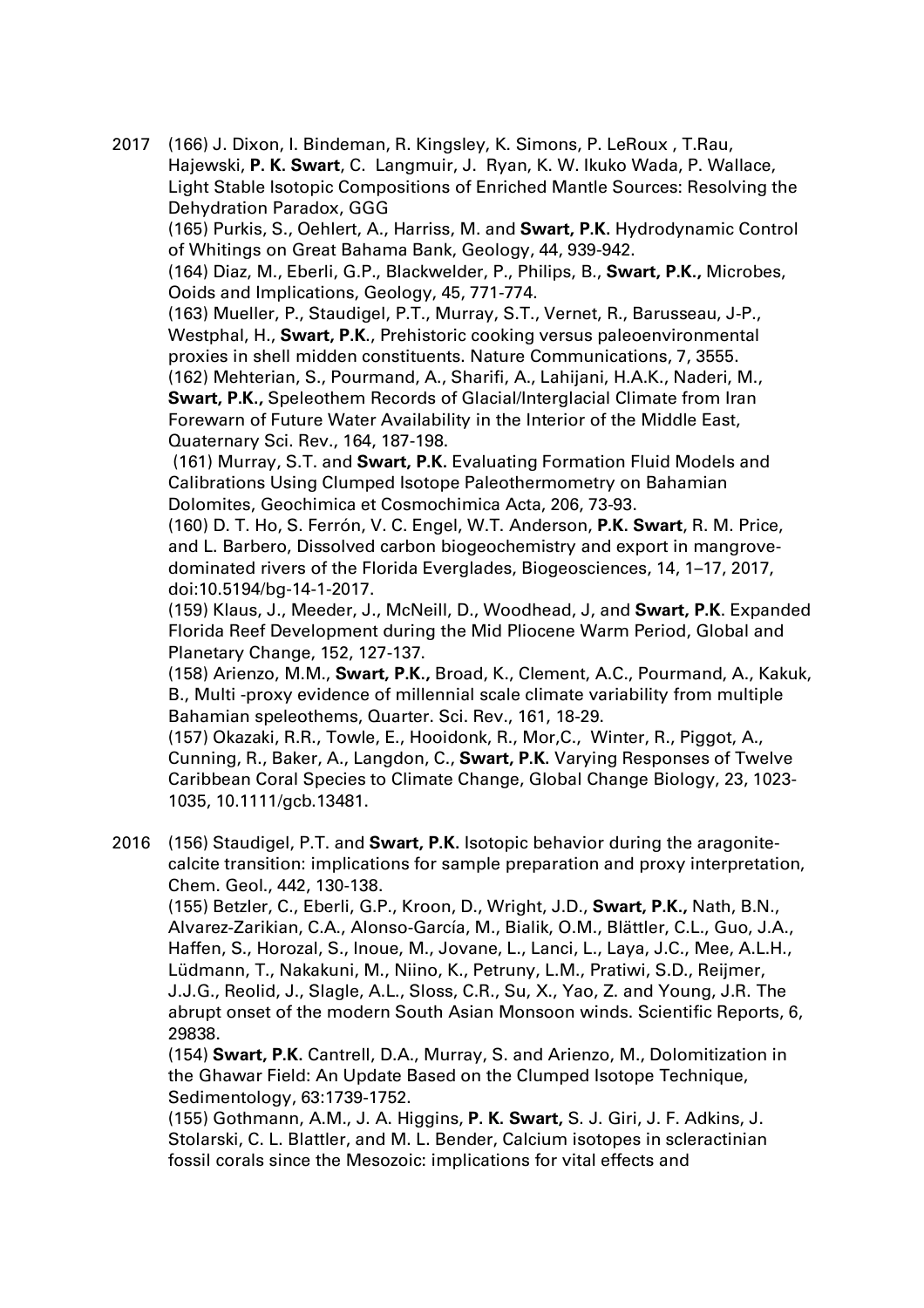biomineralization through time., Earth and Planetary Science Letters, 444, 205- 214.

(153) Murray, S., M. M. Arienzo, and **P. K. Swart**, Determining the Δ47 acid fractionation for dolomites: Geochimica et Cosmochimica Acta, v. 174, 42-53.

2015 (152) Arienzo, M., **Swart, P.K.,** Pourmand, A. Broad, K., Clement, A.C., Murphy, LN., Vonhof, H.B., Kakuk B., Bahamian speleothem reveals temperature decrease associated with Heinrich stadials, Earth and Planetary Science Letters, 430, 377-386.

(151) Ellis, G.S., Katz, B.J., Scholz, C. and **Swart, P.K**, Organic sedimentation in modern lacustrine systems: A case study from Lake Malawi, East Africa, Geological Society of America Special Papers, 515, p. SPE515-02.

(150) Galfond, B., Riemer, D., **Swart, P.K.,** Analysis of signal to noise ratio of  $\delta^{13}$ C CO<sub>2</sub> measurements at carbon capture utilization and storage injection sites. International Journal of Greenhouse Gases, 42, 307-318.

(149) Fernandez, A., T. J. Lapen, R. Andreasen, **P. K. Swart,** C. D. White, and B. E. Rosenheim, 2015, Ventilation time scales of the North Atlantic subtropical cell revealed by coral radiocarbon from the Cape Verde Islands: Paleoceanography, v. 30, p. 938-948.

(148) Pederson, C., McNeill, D., Klaus, J., and **Swart, P.K.** Deposition and diagenesis of microbial oncolites: Implications for the preservation of microbial signatures, Journal of Sedimentary Research, 85:1323-1333.

(147) Sharifi, A,, Pourmand, A., Canuel, E.A., Fere-Tyler, E., Peterson, L.C., Aichner, B., Feakins, S.J., Daryaee, T., Djamali, M., Beni, N., Lahijani, A.K., **Swart, P.K.** Abrupt climate change over the interior of West Asia since the last deglaciation period: The hand that rocked the Cradle of Civilization? Quaternary Science Reviews, 123, 215-230.

(146) Diaz, M. **Swart, P.K.,** Eberli, G.P. and Altabet, M. Geochemical evidence of microbial activity within ooids, Sedimentology, 62, 2090-2112.

(145) **Swart, P.K.** The geochemistry of carbonate diagenesis: The past, present and future, Sedimentology, 62:1233-1304.

(144) Stewart, J.A., Gutjahr, M., Pearce, F., **Swart, P.K.** and Foster, G.L. Boron and meteoric diagenesis: Questioning the fidelity of Snowball Earth δ<sup>11</sup>B excursions, Geology, 43: 627-634.

(143) Waite, A. and **Swart, P.K.** Inversion of aragonite to calcite during the sampling of skeletal archives: Implications for proxy interpretation, Rapid Communication in Mass Spectrometry, 29:955-964.

(142) Harris, P.M., Purkis, S.J., Ellis, J., **Swart, P.K.** and Reijmer, J.J.G., Mapping water-depth and depositional facies on Great Bahama Bank, Sedimentology, 62: 555-589.

(141) Mackenzie, G.J., Schaffner, F., **Swart, P.K.** The stable isotopic composition of carbonate (C & O) and the organic Matrix (C & N) in water bird eggshells from South Florida: Insights into feeding ecology, timing of egg formation, and geographic range, Hydrobiologia, 743: 89-108.

2014 (140) **Swart, P.K.,** Evans, S., Capo. T., and Altabet, M.A, The fractionation of nitrogen and oxygen isotopes in macroalgae during the assimilation of nitrate, Biogeosciences, 11, 6147-6157.

(139) Straus, J., Oleinik, A., **Swart, P.K.** Stable isotope profiles from subtropical marine gastropods of the family Fasciolariidae: growth histories and